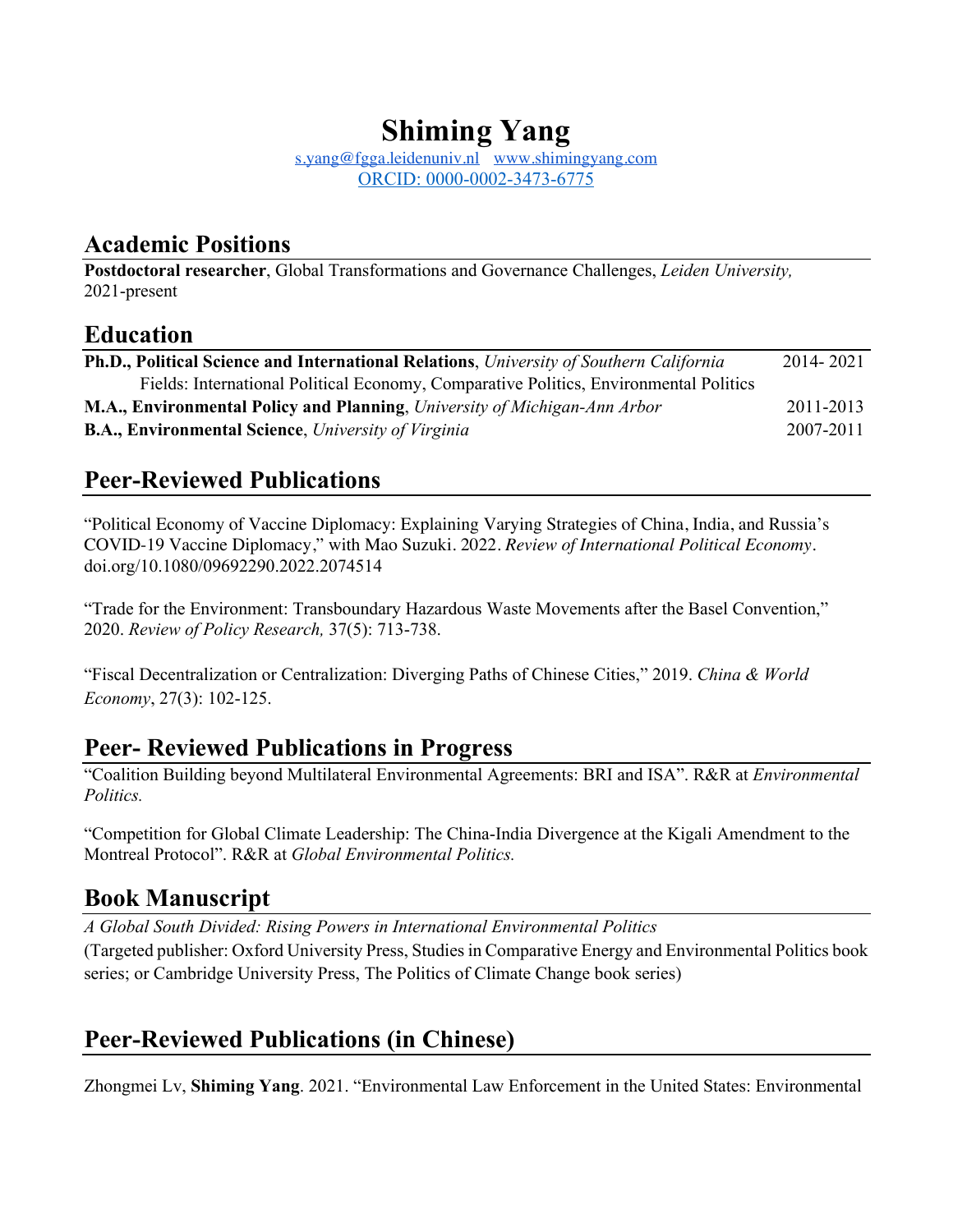Public Interest Remedy." *Journal of Social Science of Hunan Normal University*, 50(2):18-30.

Zhongmei Lv, **Shiming Yang**. 2018. "The Environmental Health Regulatory System: Experience of the United States." *Chinese Journal of Environmental Management*, 2018(2): 19-25.

Zhongmei Lv, **Shiming Yang**. 2017. "Controlling Environmental and Public Health Risk: Lessons from Environmental Standard-making of the United States," *Chinese Journal of Environmental Management*, 2017 (1): 52-58.

# **Other Publications**

**Shiming Yang**. 2021. "Rising-Power Competition: The Covid-19 Vaccine Diplomacy of China and India," *Emerging Voices on the New Normal in Asia Series*, National Bureau for Asian Research, March 19, 2021.

**Shiming Yang**, Jefferey Sellers. 2019. "Chapter 10: Case Study: Portland Urban Growth Management". In Zheng Zhao (Ed.) *Green Development of Asia-Pacific Cities: Building Better Cities Towards 2030*. China Social Science Press & World Scientific. Page 193-204.

**Shiming Yang**. 2012. "Aquaculture Pollution Management and Policy Making: Foreign Experience". *Hubei Water Sustainable Development Yearbook 2011*. Peking University Press. Page 195-202.

# **Selected Teaching Experience**

| <b>Instructor</b> (Leiden University, the Netherlands)                             |                               |
|------------------------------------------------------------------------------------|-------------------------------|
| Thesis Seminar East Asia                                                           | Spring 2022                   |
| Honors Class: The Impact of Global Transformations on Violence-related Challenges. | Spring 2022                   |
| <b>Teaching Assistant</b> (University of Southern California, USA)                 |                               |
| Technology and International Relations                                             | Spring 2020, 2021             |
| China in International Affairs                                                     | Fall 2019, 2020               |
| World Economy in 2040                                                              | Fall 2019                     |
| Politics of Global Environment                                                     | Spring 2016 & 2018, Fall 2020 |
| International Organizations                                                        | Spring 2018                   |
| <b>International Relations: Introductory Analysis</b>                              | Fall 2016 & 2017              |
| <b>Environmental Challenges</b>                                                    | Fall 2015                     |

### **Grants and Fellowships**

| University of Southern California, Center for International Studies  | 2020 |
|----------------------------------------------------------------------|------|
| Graduate Student Research Grant, \$1,000                             |      |
| University of Essex, DERN/GSAN Resilience Fellowship (Summer School) | 2020 |
| <b>Summer Institute of Chinese Studies, University of Pittsburgh</b> | 2020 |
| Travel Stipend and \$1,000 Fellowship                                |      |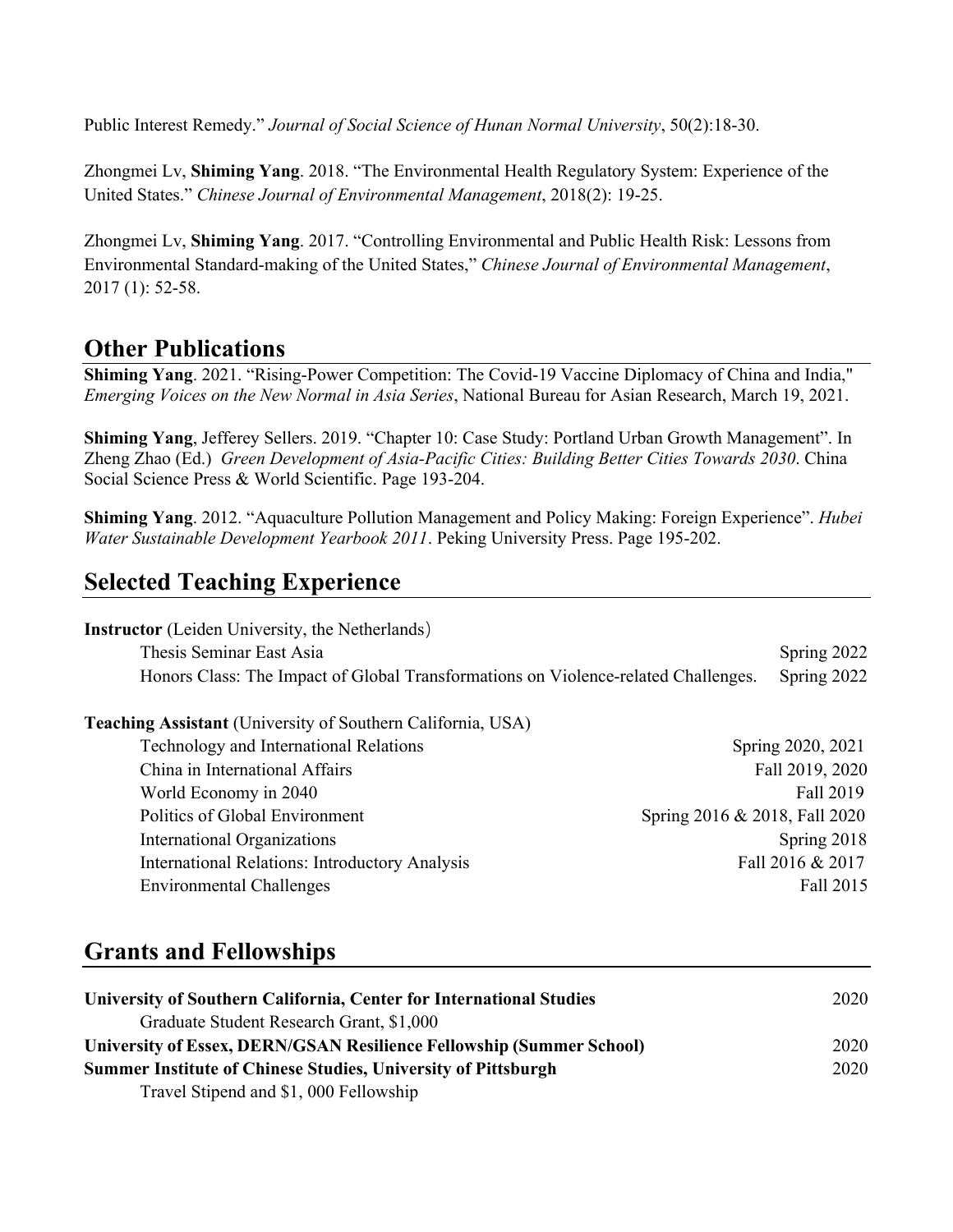| The National Social Sciences Fund of China, Yangtze River Watershed Legislation Study | 2016-2019 |
|---------------------------------------------------------------------------------------|-----------|
| Research and Travel Grant, CNY 50,000 (approx. \$8,000)                               |           |
| University of Southern California, ACE-Nikkaido Fellowship                            | 2017      |
| Research Fellowship, \$2,000                                                          |           |
| <b>American Political Science Association</b>                                         | 2016      |
| Travel Grant, \$170                                                                   |           |

### **Media**

**Shiming Yang.** 2021**.** "Chinese and Indian Vaccine Diplomacy in the Indo-Pacific" (podcast), *Asia Insight*, National Bureau for Asian Research, May 21, 2021.

# **Invited Talks and Conference Presentations**

| Environmental Politics and Governance Seminar (online)                                       | 2020                   |
|----------------------------------------------------------------------------------------------|------------------------|
| John Hopkins SAIS Asia Conference, Washington D.C. USA                                       | 2019                   |
| Western Political Science Association Annual Conference, USA                                 | 2016, 2019             |
| International Studies Association Annual Conference, USA                                     | 2018, 2019, 2021, 2022 |
| American Political Science Association Annual Conference, USA                                | 2016, 2018             |
| Southwest Mixed Method Research Workshop, Riverside, CA, USA                                 | 2017                   |
| Japan External Trade Organization (JETRO), Chiba, Japan                                      | 2017                   |
| International Studies Association International Conference, Hong Kong                        | 2017                   |
| Duck Family Graduate Student Workshop on Environmental Politics and Governance, Seattle, USA | 2016                   |
| International Studies Association West Annual Conference, Pasadena, CA                       | 2016                   |
|                                                                                              |                        |

# **Academic Service**

| <b>Book Proposal Reviewer, Springer</b>       | 2022       |
|-----------------------------------------------|------------|
| <i>Reviewer</i> , Global Governance (journal) | 2018, 2019 |

# **Professional Experience**

| <i>Research Analyst</i> , Fung Global Institute, Hong Kong                                             | 2013-2014 |
|--------------------------------------------------------------------------------------------------------|-----------|
| Coauthor of Chapter 3 and Chapter 10, <i>The Future of China: The Foshan Model</i> . 2016, China Citic |           |
| Press                                                                                                  |           |
| <i>Intern</i> , United Nation Environmental Programme, Nairobi, Kenya                                  | 2012-2013 |

# **Skills and Training**

**ArcGIS, Gelphi, LaTeX, R, Stata, UCInet Languages**